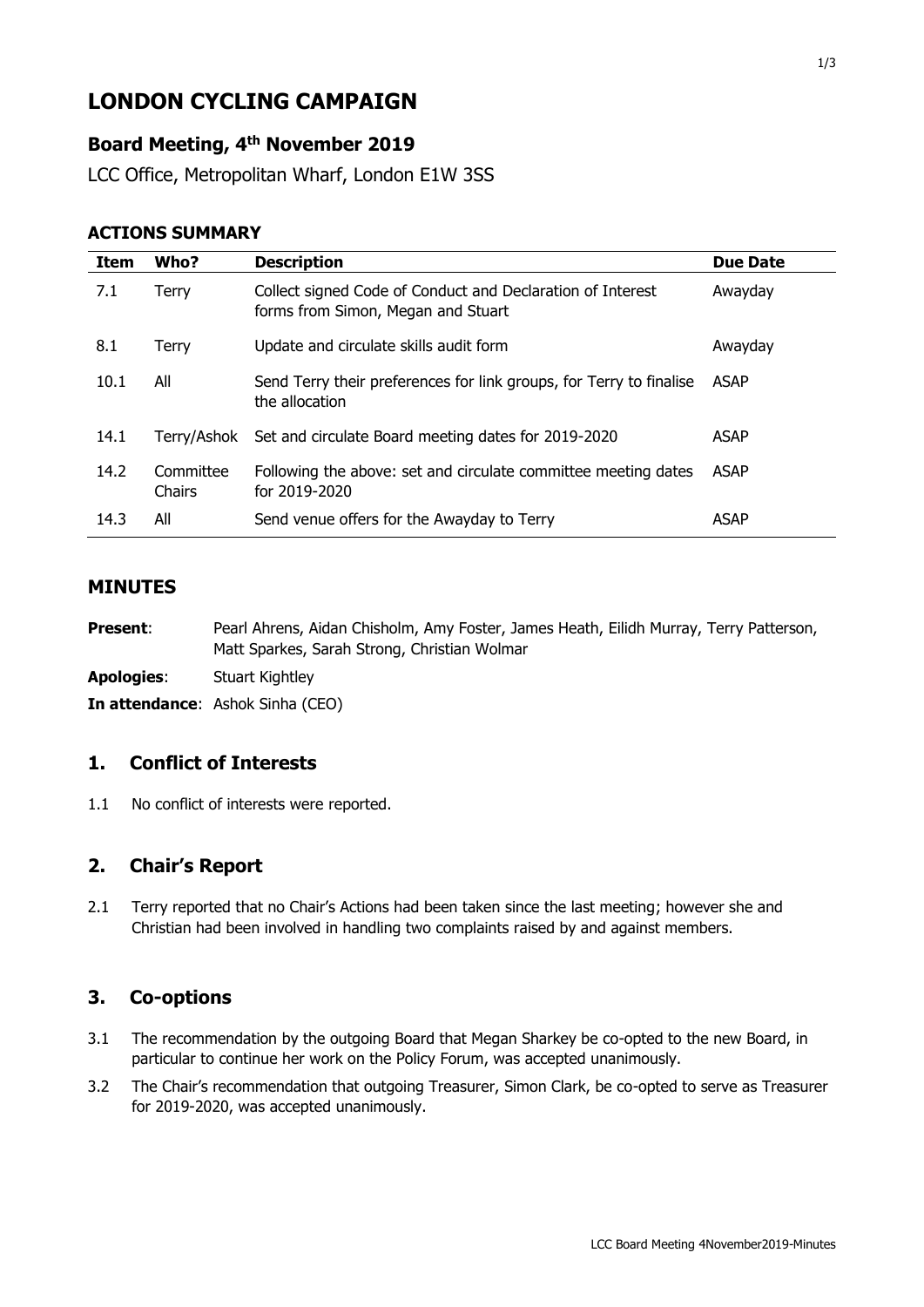# **OFFICER ELECTIONS & COMMITTEE MEMBERSHIPS, 2019-2020**

## **4. Officers**

The following were re-elected unopposed and unanimously:

- 4.1 **Chair**: Terry
- 4.2 **Treasurer**: Simon (see 3.2)
- 4.3 **Vice-Chair**: Amy

### **5. Subcommittee Chairs**

The following were elected unopposed and unanimously:

- 5.1 **Campaigns & Active Membership (C&AM)**: Aidan and Amy (Co-Chairs)
- 5.2 **Policy Forum**: Pearl
- 5.3 **Business Committee**: James
- 5.4 **HR Committee (reinstated)**: Terry

#### **6. Subcommittee Members**

The following volunteered to serve on Board subcommittees:

- 6.1 **C&AM**: Aidan, Christian, Eilidh, James, Matt, Pearl
- 6.2 **Policy Forum** (Second trustee seat): Megan (Aidan to attend)
- 6.3 **Business Committee**: Simon (previously notified), Terry

## **7. Board Code of Conduct & Register of Interests**

7.1 All trustees present signed the Board Code of Conduct and Declaration of Interests forms. **Action**: Terry to collect signed forms from Megan, Simon and Stuart.

#### **8. Skills Audit**

8.1 Terry informed trustees that a review of the current skills on the Board, and identification of gaps that it may seek to fill, will be an item on the agenda of the next meeting or Awayday (both in January).

Action: Terry check/update the skills audit form and send to trustees.

# **9. Minutes of the 25 th September Meeting (previously approved by email): Actions and Matters Arising**

9.1 It was agreed that the rolled over items on the Women & Cycling Working Group and Equalities, Diversity & Inclusivity Plan would be moved to the agenda of the new HR Committee.